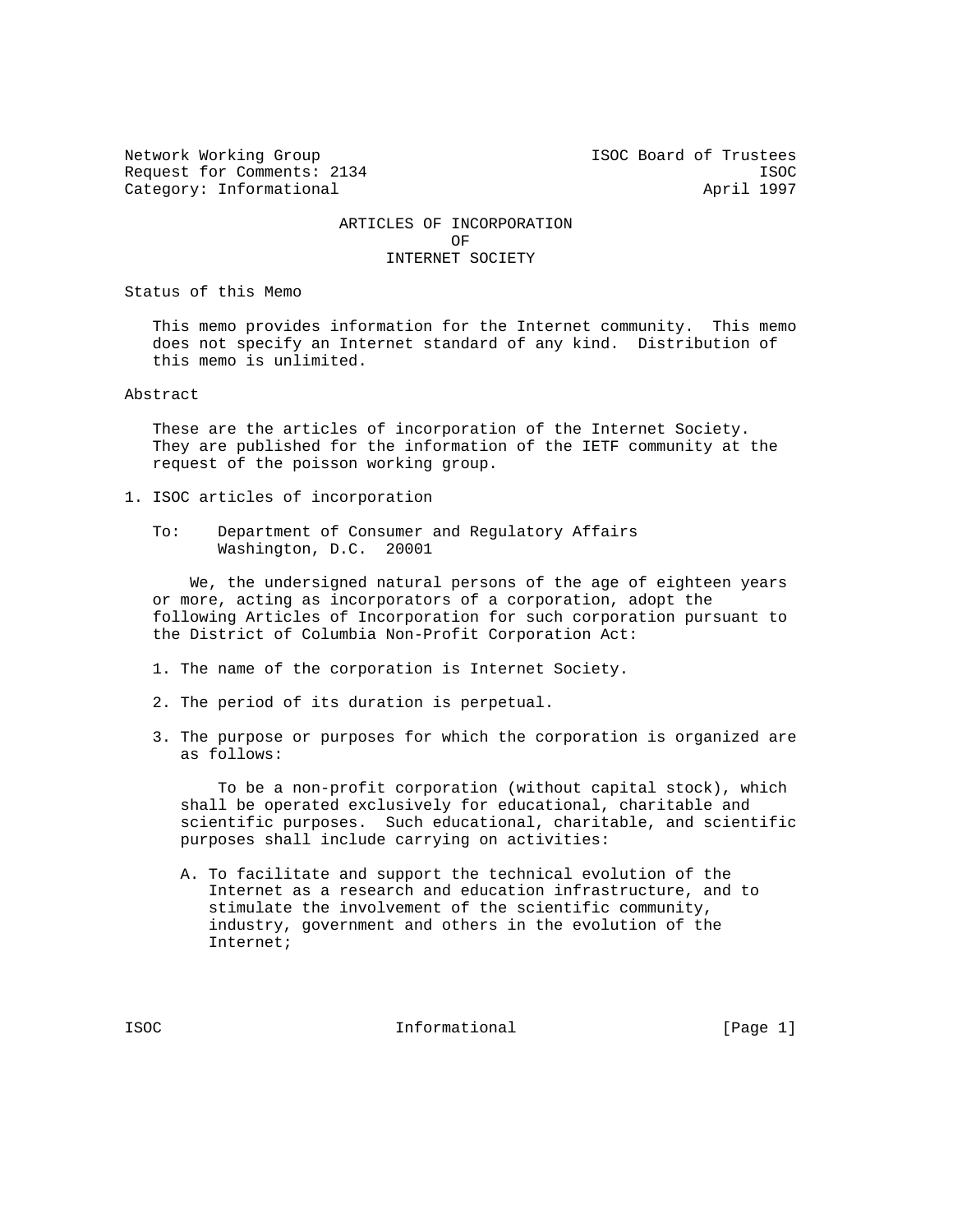- - B. To educate the scientific community, industry and the public at large concerning the technology, use and application of the Internet;
	- C. To promote educational applications of Internet technology for the benefit of government, colleges and universities, industry, and the public at large;
	- D. To provide a forum for exploration of new Internet applications, and to stimulate collaboration among organizations in their operational use of the global Internet.

 To exercise all the powers conferred upon corporations formed under the District of Columbia Non-Profit Corporation Act in order to accomplish the corporation's educational, charitable and scientific purposes; and to take other actions necessary or convenient to effect any or all of the purposes for which the corporation is organized.

- 4. The corporation shall not issue any capital stock.
- 5. The corporation shall have classes of members, and the qualifications and rights of the members, including any right to vote, shall be as provided in the by-laws.
- 6. The board of directors of the corporation shall be known as the Board of Trustees. Except for the initial Board of Trustees, whose names are set forth in these Articles of Incorporation, the manner in which the Trustees are to be elected or appointed shall be as provided in the by-laws.
- 7. Provisions for the regulation of the internal affairs of the corporation, including provisions for the distribution of assets on dissolution or liquidation, are:
	- A. No part of the net earnings of the corporation shall inure to the benefit of, or be distributable to, any of the Trustees or officers or members of the corporation, or any other person, except that the corporation shall be authorized and empowered to pay reasonable compensation for services rendered. No substantial part of the activities of the corporation shall be the carrying on of propaganda, or otherwise attempting, to influence legislation. The corporation shall not participate in, or intervene in (including the publishing or distributing of statements), any political campaign on behalf of any candidate for public office.

ISOC 1999 Informational 1999 [Page 2]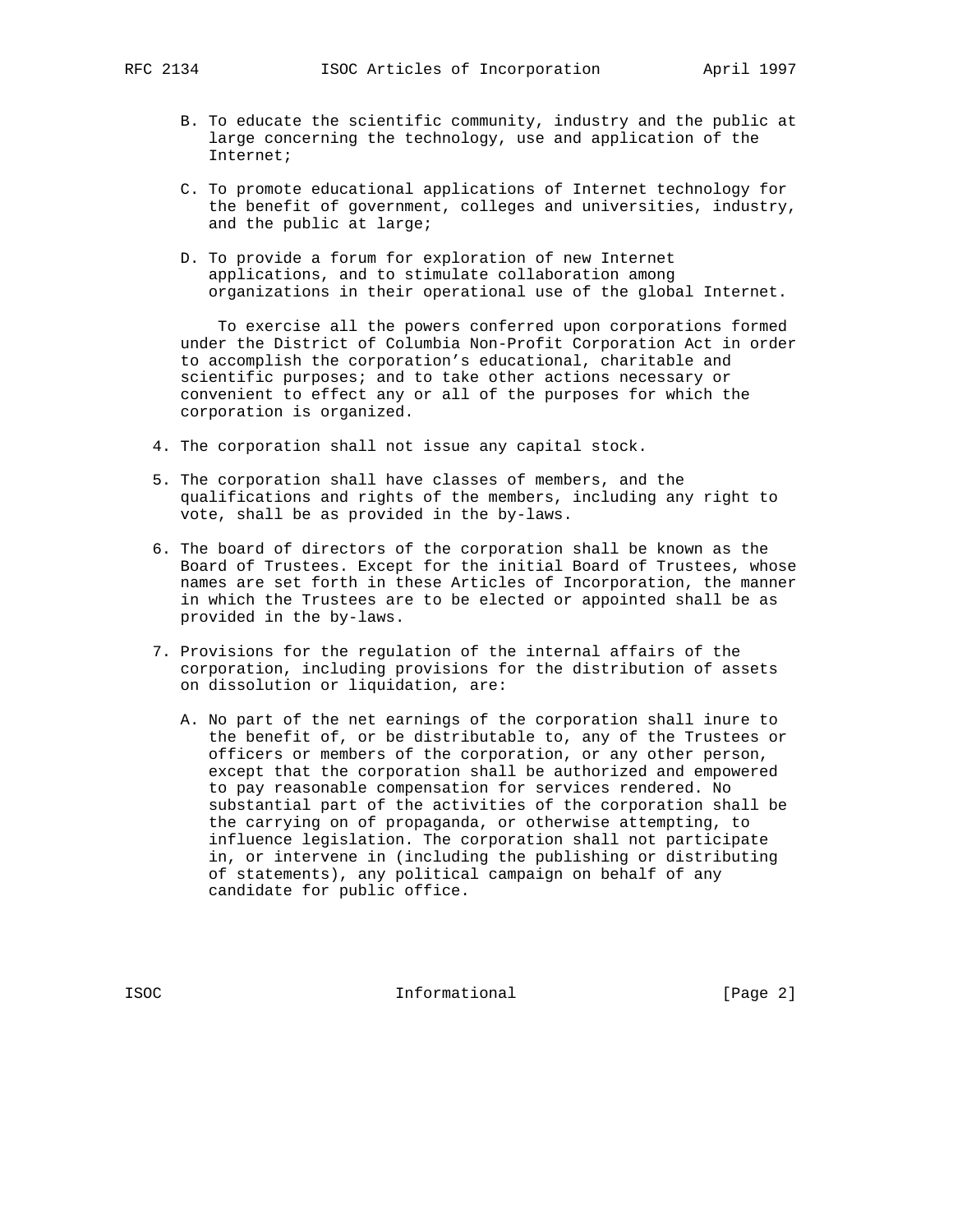- B. The Articles of Incorporation may be amended by the affirmative vote of at least four-fifths of the members of the Board of Trustees then in office, except that unanimous consent of the members of the Board of Trustees then in office shall be required for any amendment of this Article 7.
- C. Upon the liquidation, dissolution, or winding up of the corporation, after all of its liabilities and obligations have been paid, satisfied and discharged, or adequate provision has been made therefor, all of the assets of the corporation shall be distributed exclusively for such educational, charitable and scientific purposes as the Trustees (or such other persons as may be in charge of liquidation) shall determine, provided that such distributions shall be made to one or more organizations which qualify as exempt organizations under Section  $501(c)(3)$  of the United States Internal Revenue Code as amended (or corresponding provisions of any future United States Internal Revenue law).
- 8. The address, including street and number, of the initial registered office of the corporation is c/o C T Corporation System, 1030 15th Street, N.W., Washington, D.C. 20005, and the name of its initial registered agent at such address is C T Corporation System.
- 9. The number of Trustees constituting the initial Board of Trustees of the corporation is fourteen, and the names and addresses, including street and number, if any, of the persons who are to serve as the initial Trustees until the first annual meeting or until their successors be elected and qualify are:

 Charles N. Brownstein National Science Foundation 1800 G Street, N.W. Washington, DC 20550

 Vinton G. Cerf CNRI 1895 Preston White Drive, Suite 100 Reston, Virginia 22091

 A. Lyman Chapin Bolt Beranek & Newman 70 Fawcett Street Cambridge, Massachusetts 02138

ISOC 1999 Informational 1999 [Page 3]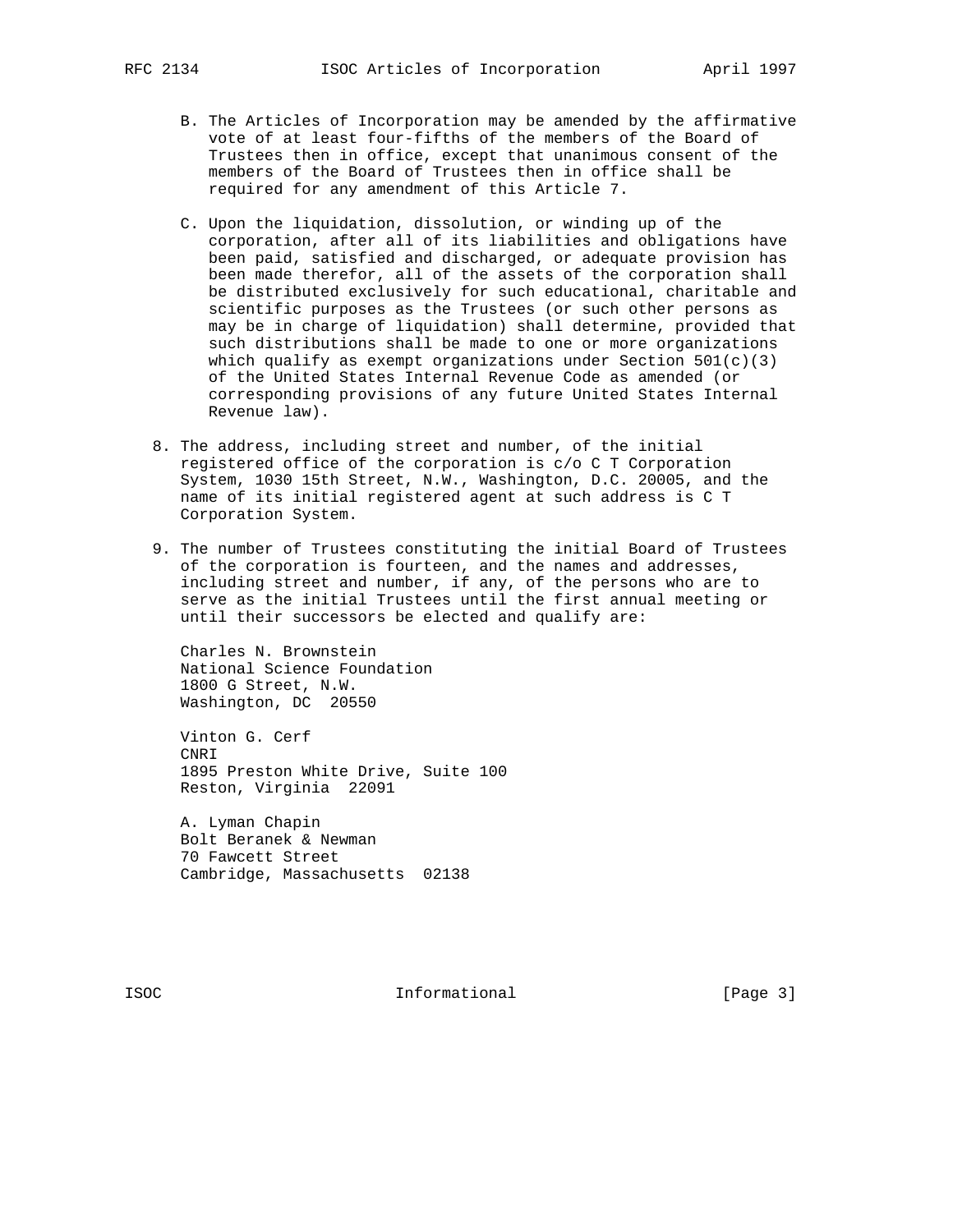Ira Fuchs Princeton University 220 Nassau Hall Princeton, New Jersey 08544

 Frode Greisen UNI-C, Technical University Lyngby, DK 2800, Denmark

 Geoff Huston Australian Academic and Research Network P.O. Box 1142 Canberra, ACT 2601, Australia

 Robert E. Kahn 1895 Preston White Drive, Suite 100 Reston, Virginia 22091

 Tomaz Kalin RARE Secretariat 466 - 468 SINGEL Amsterdam, Netherlands

 Kenneth M. King EDUCOM 1112 16th Street, N.W., Suite 600 Washington, DC 20036

 Lawrence H. Landweber University of Wisconsin 1210 W. Dayton Street Madison, Wisconsin 53706

 Kees Neggers SURFnet bv Godebaldkwartier 24 3511 DX Utrecht, Netherlands

 Michael M. Roberts EDUCOM 1112 16th Street, N.W., Suite 100 Washington, DC 20036

 Anthony M. Rutkowski Sprint International 12490 Sunrise Valley Drive Reston, Virginia 22096

ISOC 1999 Informational 1999 (Page 4)